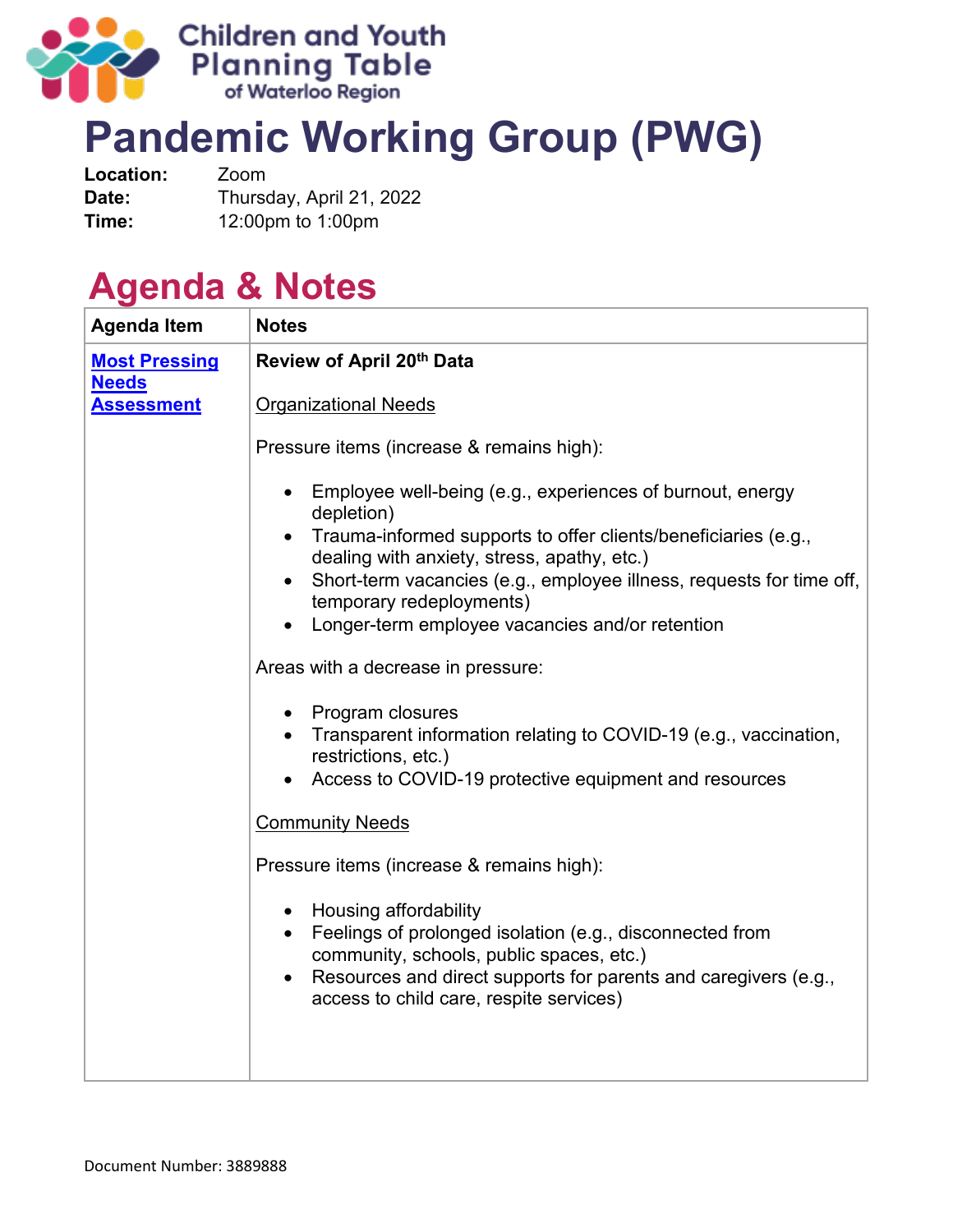

| <b>Agenda Item</b>   | <b>Notes</b>                                                                                                                                                                                                                                                                                                                                                                                                                                                            |
|----------------------|-------------------------------------------------------------------------------------------------------------------------------------------------------------------------------------------------------------------------------------------------------------------------------------------------------------------------------------------------------------------------------------------------------------------------------------------------------------------------|
|                      | Areas with a decrease in pressure:                                                                                                                                                                                                                                                                                                                                                                                                                                      |
|                      | Transparent info relating to COVID-19 (vaccinations, restrictions,<br>closures)<br>Access to COVID-19 testing and /or vaccinations                                                                                                                                                                                                                                                                                                                                      |
|                      | <b>Summary of Comments</b>                                                                                                                                                                                                                                                                                                                                                                                                                                              |
|                      |                                                                                                                                                                                                                                                                                                                                                                                                                                                                         |
|                      | Housing insecurity is due to increased costs making housing<br>$\bullet$<br>unaffordable. Also, landlords discriminate and are less inclined to<br>rent to teens, making the shift to adult independence difficult.<br>A large portion of those needing food assistance are under 18.<br>$\bullet$<br>The housing crises contributes to food insecurity, as most family<br>income goes to rent.                                                                         |
|                      | Many families are still too scared to attend in-person programs. As<br>$\bullet$<br>well, more organizations are having staff test positive for COVID-<br>19, further affecting programs.                                                                                                                                                                                                                                                                               |
|                      | <b>Discussion</b>                                                                                                                                                                                                                                                                                                                                                                                                                                                       |
|                      | Basic needs are a historical issue, but cases and individual needs<br>٠<br>have become more complex.                                                                                                                                                                                                                                                                                                                                                                    |
|                      | Some agencies shared examples of working with service users<br>who are homeless.                                                                                                                                                                                                                                                                                                                                                                                        |
|                      | Discussed writing a collective letter to Prime Minister outlining<br>$\bullet$<br>what the data says.                                                                                                                                                                                                                                                                                                                                                                   |
|                      | To partner with Housing at Region of Waterloo to determine best<br>$\bullet$<br>next steps.                                                                                                                                                                                                                                                                                                                                                                             |
|                      | Also to flag data with OHT, as housing is one of the focus areas<br>$\bullet$<br>for the OHT.                                                                                                                                                                                                                                                                                                                                                                           |
| <b>Future of the</b> | Discussion re: possible shift in identity of Working Group                                                                                                                                                                                                                                                                                                                                                                                                              |
| <b>Working Group</b> | The WG creates relationships and connections that wouldn't exist<br>$\bullet$<br>otherwise and it's clear that ongoing issues require addressing.<br>The pandemic is still ongoing; have not yet reached endemic<br>status. There's a need for recovery on many different levels.<br>Discussed possibility of some shifts in which staff attend the PWG<br>$\bullet$<br>meetings (i.e. more front-line staff vs. leadership) even if the work<br>isn't clearly defined. |
|                      | <b>ACTION:</b> Decision made to continue meetings on a monthly basis, with<br>thought being given to if there's staff at our organizations who'd best                                                                                                                                                                                                                                                                                                                   |